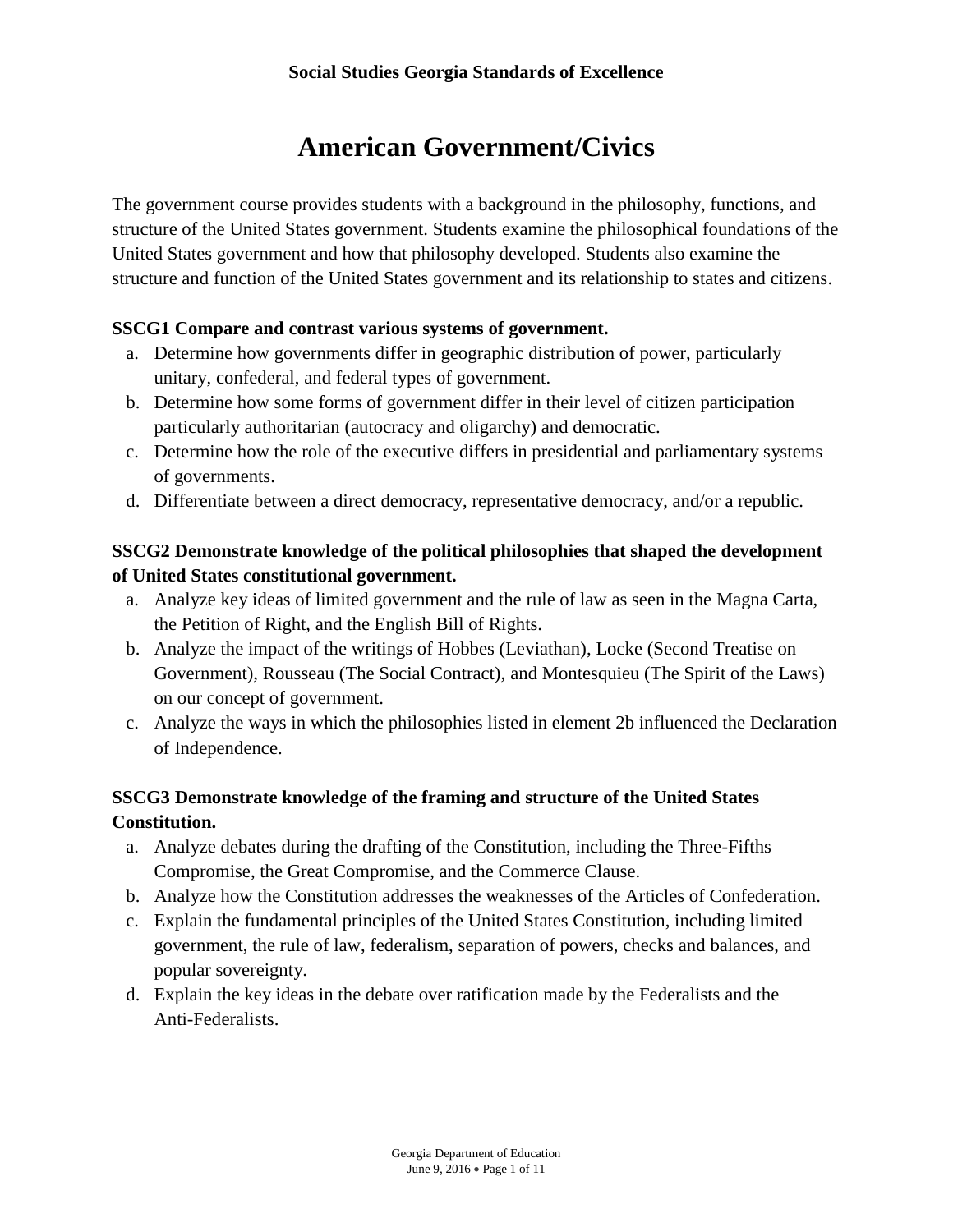# **SSCG4 Demonstrate knowledge of the organization and powers of the national government.**

- a. Describe the structure, powers, and limitations of the legislative, executive, and judicial branches, as described in the Constitution.
- b. Analyze the relationship between the three branches in a system of checks and balances and separation of powers.

# **SSCG5 Demonstrate knowledge of the federal system of government described in the United States Constitution.**

- a. Explain and analyze the relationship of state governments to the national government.
- b. Define and provide examples of enumerated, implied, concurrent, reserved, and denied powers.
- c. Analyze the ongoing debate that focuses on the balance of power between state and national governments as it relates to current issues.
- d. Analyze the Supremacy Clause found in Article VI and the role of the U.S. Constitution as the "supreme law of the land."
- e. Describe the roles of Congress and the states in the formal process of amending the Constitution.

# **SSCG6 Analyze the meaning and importance of each of the rights guaranteed under the Bill of Rights and how each is secured.**

# **SSCG7 Demonstrate knowledge of civil liberties and civil rights.**

- a. Define civil liberties as protections against government actions (e.g., First Amendment).
- b. Define civil rights as equal protections for all people (e.g., Civil Rights Act, *Brown v. Board of Education*, etc.)
- c. Analyze due process of law as expressed in the  $5<sup>th</sup>$  and  $14<sup>th</sup>$  amendments, as understood through the process of incorporation.
- d. Identify how amendments extend the right to vote.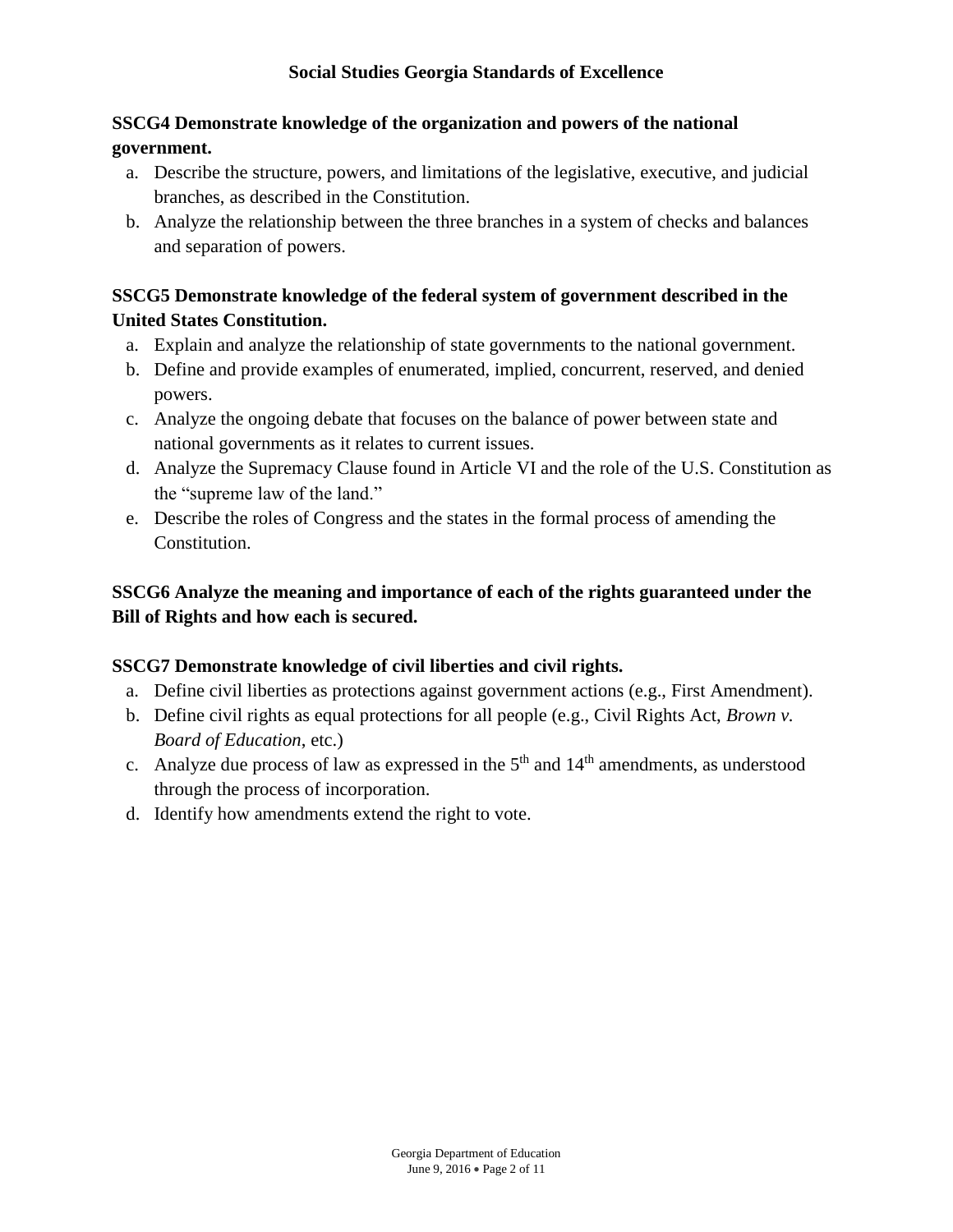### **Social Studies Georgia Standards of Excellence**

### **SSCG8 Demonstrate knowledge of the legislative branch of government.**

- a. Cite the formal qualifications for representatives and senators listed in the Constitution.
- b. Describe the election process for representatives and senators and how the 17th Amendment impacted the election of senators.
- c. Compare the terms of office for each chamber of Congress and explain the Founders' intent.
- d. Compare and contrast the powers of each chamber of Congress (e.g., power of the purse, 16th Amendment, treaties, etc.)
- e. Explain the steps in the legislative process.
- f. Explain the functions of various leadership positions and committees within the legislature.
- g. Analyze the positive and negative role lobbyists play in the legislative process.

# **SSCG9 Explain the impeachment and removal process and its use for federal officials as defined in the U.S. Constitution.**

### **SSCG10 Demonstrate knowledge of the executive branch of government.**

- a. Cite the formal qualifications listed in the Constitution for President of the United States.
- b. Describe informal qualifications common to past presidents.
- c. Identify term of office and describe the line of succession (e.g., 20th, 22nd, and 25th amendments).
- d. Analyze the role of the Electoral College in electing the President and the clarification provided in the  $12<sup>th</sup>$  Amendment.
- e. Distinguish between the roles of the President, including Commander in Chief of the Armed Forces, chief executive, chief agenda setter, chief of state, chief diplomat, and party leader.

# **SSCG11 Explain the functions of the departments and agencies of the federal bureaucracy.**

- a. Compare and contrast the organization and responsibilities of independent regulatory agencies, government corporations, and executive agencies.
- b. Explain the functions of the President's Cabinet.

**SSCG12 Describe the tools used to carry out United States foreign policy, including diplomacy and treaties; economic, military, and humanitarian aid; and sanctions and military intervention.**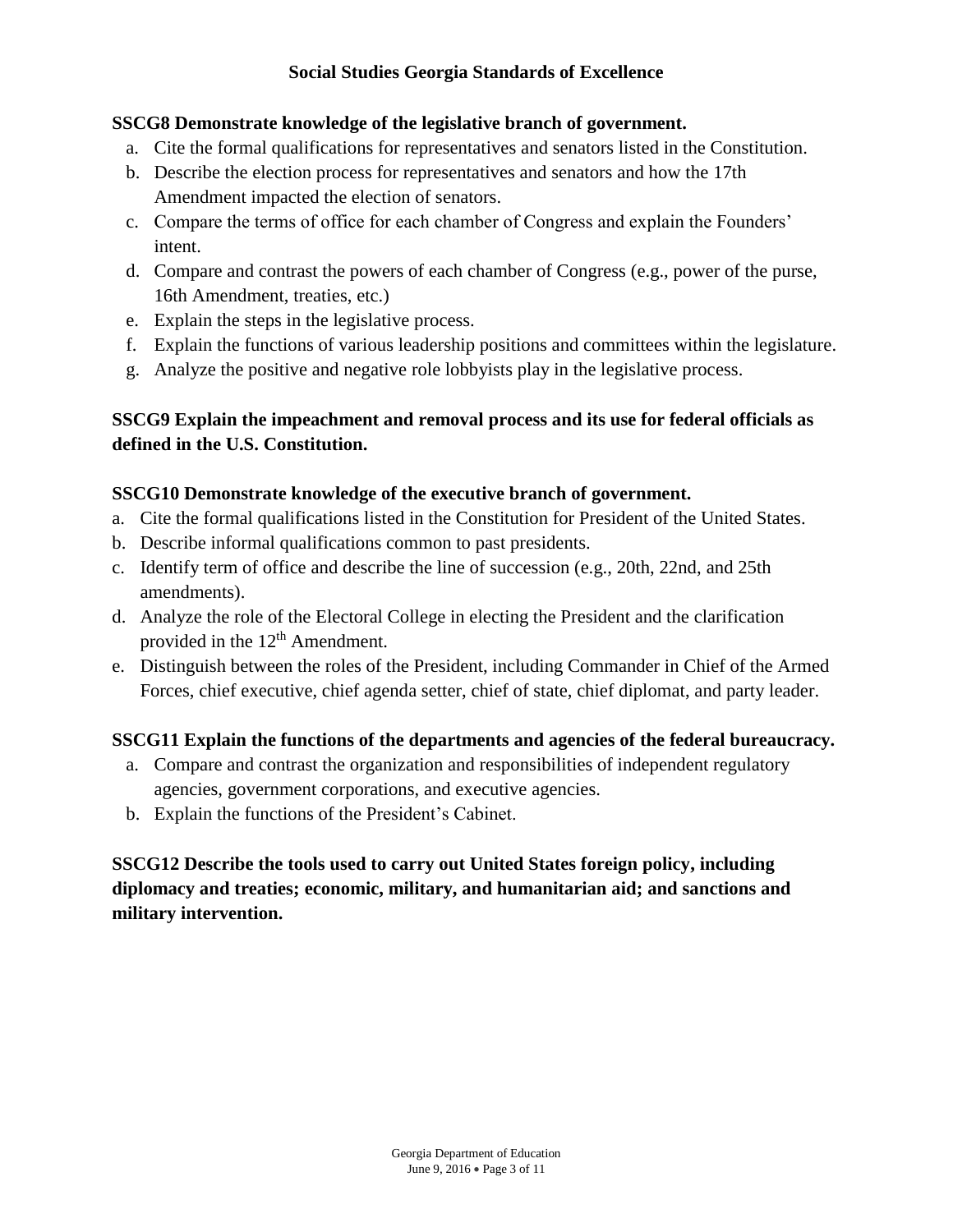### **SSCG13 Demonstrate knowledge of the operation of the judicial branch of government.**

- a. Describe the selection and approval process for federal judges.
- b. Explain the jurisdiction of the Supreme Court, federal courts and the state courts.
- c. Examine how John Marshall established judicial review through his opinion in *Marbury v. Madison* and relate its impact.
- d. Describe how the Supreme Court selects and decides cases.
- e. Compare the philosophies of judicial activism and judicial restraint and provide relevant examples (e.g., marriage, 2nd Amendment, death penalty, etc.)

### **SSCG14 Demonstrate knowledge of the criminal justice process.**

- a. Explain an individual's due process rights (e.g., 4th, 5th, 6th, and 14th amendments).
- b. Categorize different types of crimes.
- c. Analyze the procedures in the criminal justice process.
- d. Examine the different types of sentences a convicted person can receive.
- e. Contrast the procedures related to civil suits with criminal proceedings.

### **SSCG15 Demonstrate knowledge of local, state, and national elections.**

- a. Describe the historical development, organization, role, and constituencies of political parties.
- b. Describe the nomination and election process.
- c. Examine campaign funding and spending and the influence of special interest groups on elections.
- d. Explain how recent policy changes and Supreme Court rulings have impacted the campaign finance process.
- e. Analyze the influence of media coverage, campaign advertising, and public opinion polls.

# **SSCG16 Analyze the difference between involuntary and voluntary participation in civic life.**

- a. Describe how and why citizens are required by law to pay taxes, serve on a jury, and register for military duty.
- b. Describe how citizens voluntarily and responsibly participate in the political process by voting, performing public service, being informed about current issues, and respecting differing opinions.
- c. Explain the meaning and history of the Pledge of Allegiance.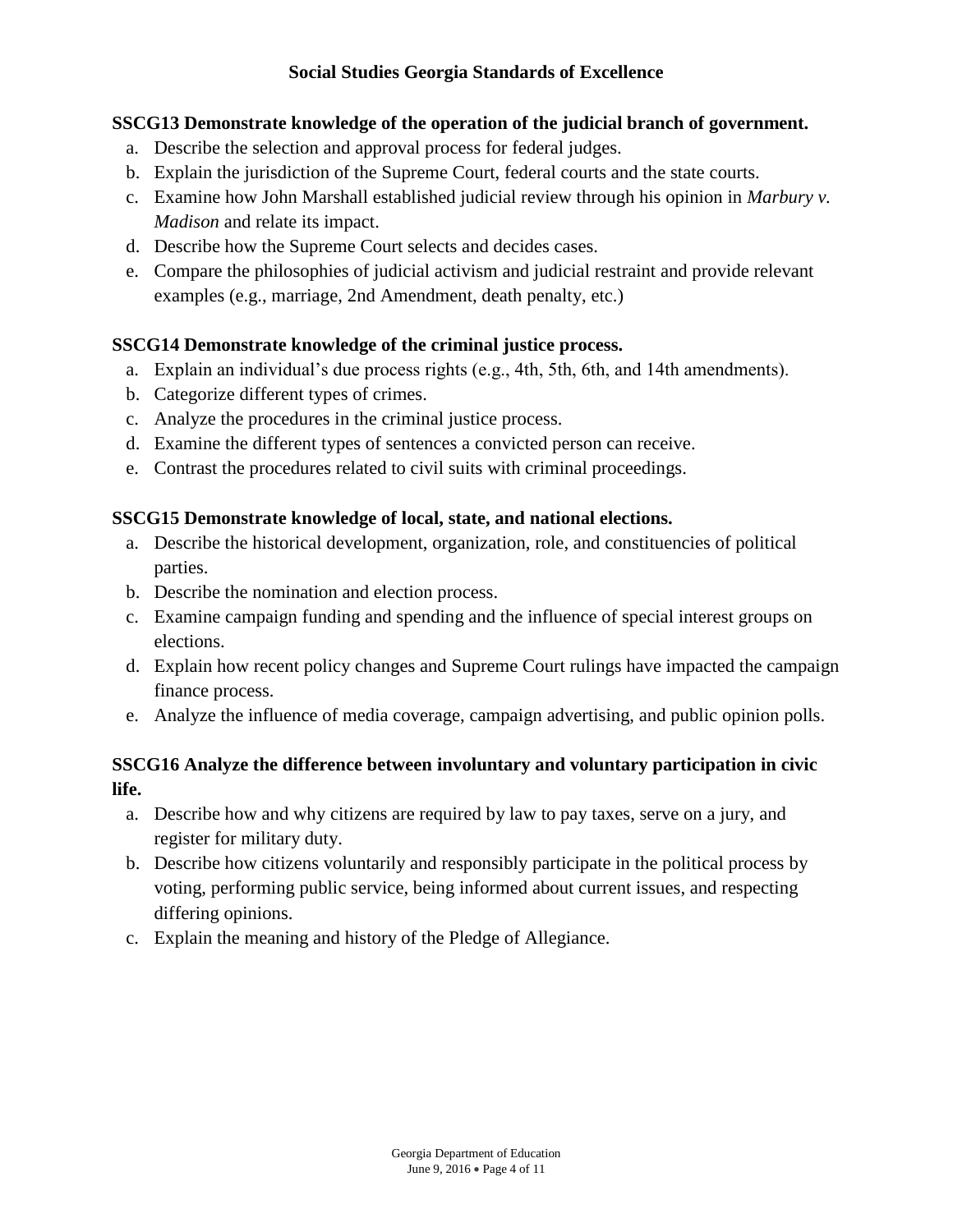### **SSCG17 Demonstrate knowledge of the organization and powers of state and local government described in the Georgia Constitution.**

- a. Examine the structure of local governments with emphasis on counties and cities.
- b. Analyze the relationship among state and local governments.
- c. Examine sources of revenue received by local governments.
- d. Analyze the services provided by state and local governments.
- e. Analyze limitations on state and local government that may be exercised by the citizens (e.g., the initiative, referendum, and recall).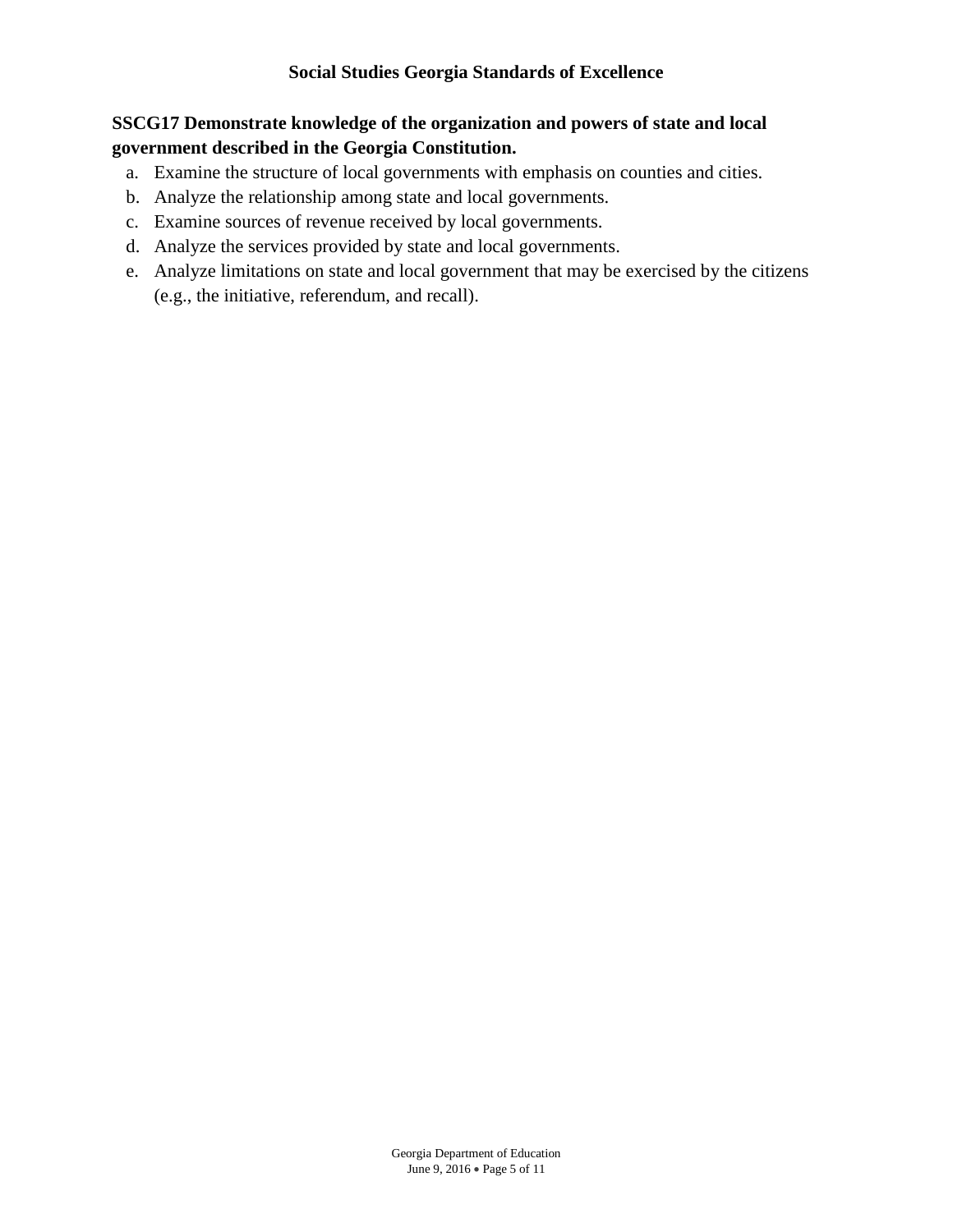# **Map and Globe Skills**

GOAL: The student will use maps to retrieve social studies information.

- I: indicates when a skill is introduced in the standards and elements as part of the content
- D: indicates grade levels where the teacher must develop that skill using the appropriate content
- M: indicates grade level by which student should achieve mastery, the ability to use the skill in all situations
- A: indicates grade levels where students will continue to apply and improve mastered skills

| <b>Map and Globe Skills</b> |                                                                                                                                                                                      | $\mathbf K$ | $\mathbf{1}$ | $\overline{2}$ | 3            | $\overline{\mathbf{4}}$ | 5              | 6            | 7            | 8            | $9 - 12$ |
|-----------------------------|--------------------------------------------------------------------------------------------------------------------------------------------------------------------------------------|-------------|--------------|----------------|--------------|-------------------------|----------------|--------------|--------------|--------------|----------|
| 1.                          | use a compass rose to identify cardinal<br>directions                                                                                                                                | $\mathbf I$ | M            | $\mathbf{A}$   | $\mathbf{A}$ | A                       | $\mathbf{A}$   | $\mathbf{A}$ | A            | A            | A        |
| 2.                          | use intermediate directions                                                                                                                                                          |             | I            | M              | A            | A                       | A              | A            | A            | A            | A        |
| 3.                          | use a letter/number grid system to determine<br>location                                                                                                                             |             |              | I              | M            | A                       | $\overline{A}$ | A            | $\mathbf{A}$ | A            | A        |
| 4.                          | compare and contrast the categories of<br>natural, cultural, and political features found<br>on maps                                                                                 |             |              | I              | M            | $\mathbf{A}$            | A              | A            | A            | A            | A        |
| 5.                          | use graphic scales to determine distances on<br>a map                                                                                                                                |             |              |                |              | I                       | M              | A            | A            | A            | A        |
| 6.                          | use map key/legend to acquire information<br>from historical, physical, political, resource,<br>product, and economic maps                                                           |             |              | I              | D            | M                       | $\overline{A}$ | A            | $\mathbf{A}$ | A            | A        |
| 7.                          | use a map to explain impact of geography on<br>historical and current events                                                                                                         |             | I            | D              | D            | M                       | $\mathbf{A}$   | $\mathbf{A}$ | A            | A            | A        |
| 8.                          | draw conclusions and make generalizations<br>based on information from maps                                                                                                          |             |              |                | $\mathbf I$  | M                       | $\mathbf{A}$   | $\mathbf{A}$ | A            | A            | A        |
| 9.                          | use latitude and longitude to determine<br>location                                                                                                                                  |             |              |                | I            | D                       | D              | D            | M            | A            | A        |
|                             | 10. compare maps of the same place at different<br>points in time and from different<br>perspectives to determine changes, identify<br>trends, and generalize about human activities |             |              |                |              | I                       | M              | $\mathbf{A}$ | $\mathbf{A}$ | $\mathbf{A}$ | A        |
|                             | 11. compare maps with data sets (charts, tables,<br>graphs) and /or readings to draw conclusions<br>and make generalizations                                                         |             |              |                |              | I                       | M              | $\mathbf{A}$ | $\mathbf{A}$ | A            | A        |
| 12.                         | use geographic technology and software to<br>determine changes, identify trends, and<br>generalize about human activities                                                            |             |              |                |              |                         |                |              |              |              | Т        |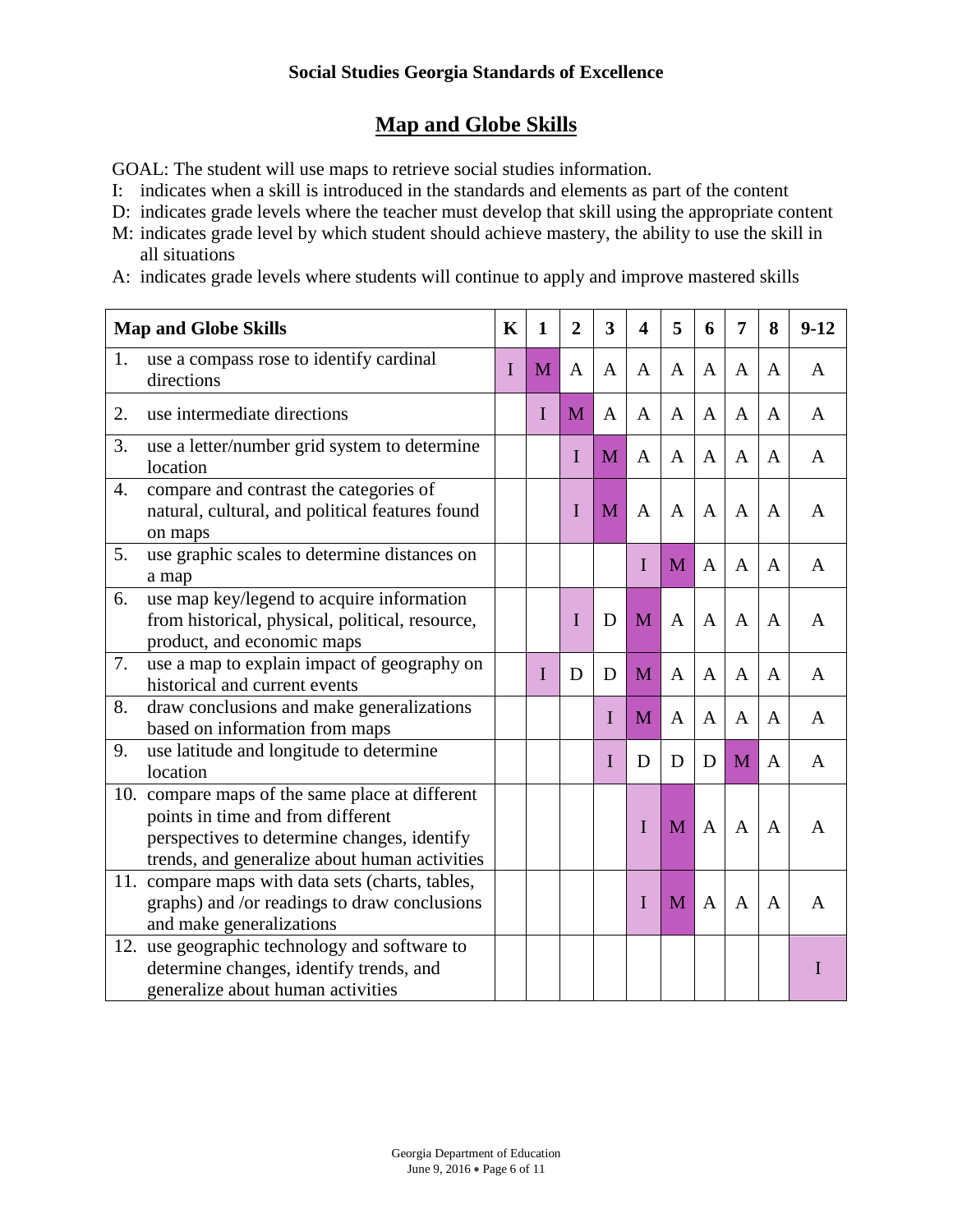# **Information Processing Skills**

GOAL: The student will be able to locate, analyze, and synthesize information related to social studies topics and apply this information to solve problems/make decisions.

- I: indicates when a skill is introduced in the standards and elements as part of the content
- D: indicates grade levels where the teacher must develop that skill using the appropriate content
- M: indicates grade level by which student should achieve mastery, the ability to use the skill in all situations
- A: indicates grade levels where students will continue to apply and improve mastered skills

| <b>Information Processing Skills</b> |                                                                                                        | $\mathbf K$ | $\mathbf{1}$ | $\overline{2}$ | $\overline{\mathbf{3}}$ | $\overline{\mathbf{4}}$ | 5            | 6            | $\overline{7}$ | 8            | $9 - 12$ |
|--------------------------------------|--------------------------------------------------------------------------------------------------------|-------------|--------------|----------------|-------------------------|-------------------------|--------------|--------------|----------------|--------------|----------|
| 1.                                   | compare similarities and differences                                                                   | I           | D            | M              | A                       | A                       | A            | $\mathbf{A}$ | $\overline{A}$ | A            | A        |
| 2.                                   | organize items chronologically                                                                         | I           | D            | D              | M                       | A                       | $\mathbf{A}$ | A            | $\overline{A}$ | A            | A        |
| 3.                                   | identify issues and/or problems and<br>alternative solutions                                           | I           | D            | D              | D                       | D                       | M            | $\mathbf{A}$ | $\mathbf{A}$   | $\mathbf{A}$ | A        |
| 4.                                   | distinguish between fact and opinion                                                                   |             | I            | D              | M                       | $\mathbf{A}$            | A            | A            | $\mathbf{A}$   | A            | A        |
| 5.                                   | identify main idea, detail, sequence of<br>events, and cause and effect in a social<br>studies context |             | I            | D              | D                       | M                       | A            | A            | A              | A            | A        |
| 6.                                   | identify and use primary and secondary<br>sources                                                      |             | I            | D              | D                       | M                       | A            | A            | $\mathbf{A}$   | A            | A        |
| 7.                                   | interpret timelines, charts, and tables                                                                |             | I            | D              | D                       | M                       | $\mathbf{A}$ | A            | $\mathbf{A}$   | A            | A        |
| 8.                                   | identify social studies reference resources to<br>use for a specific purpose                           |             |              | I              | M                       | A                       | A            | $\mathbf{A}$ | $\overline{A}$ | A            | A        |
| 9.                                   | construct charts and tables                                                                            |             |              | I              | M                       | A                       | A            | A            | $\mathbf{A}$   | A            | A        |
|                                      | 10. analyze artifacts                                                                                  |             |              | I              | D                       | D                       | M            | $\mathbf{A}$ | $\mathbf{A}$   | A            | A        |
| 11                                   | draw conclusions and make generalizations                                                              |             |              |                | I                       | M                       | $\mathbf{A}$ | A            | $\mathbf{A}$   | A            | A        |
|                                      | 12. analyze graphs and diagrams                                                                        |             |              |                | I                       | D                       | M            | $\mathbf{A}$ | $\mathbf{A}$   | A            | A        |
|                                      | 13. translate dates into centuries, eras, or ages                                                      |             |              |                | I                       | D                       | M            | $\mathbf{A}$ | $\mathbf{A}$   | A            | A        |
|                                      | 14. formulate appropriate research questions                                                           |             |              |                |                         | $\mathbf I$             | M            | $\mathbf{A}$ | $\mathbf{A}$   | A            | A        |
|                                      | 15. determine adequacy and/or relevancy of<br>information                                              |             |              |                |                         | $\mathbf I$             | M            | $\mathbf{A}$ | $\mathbf{A}$   | A            | A        |
|                                      | 16. check for consistency of information                                                               |             |              |                |                         | I                       | M            | $\mathbf{A}$ | A              | A            | A        |
|                                      | 17. interpret political cartoons                                                                       |             |              |                |                         | I                       | D            | D            | D              | M            | A        |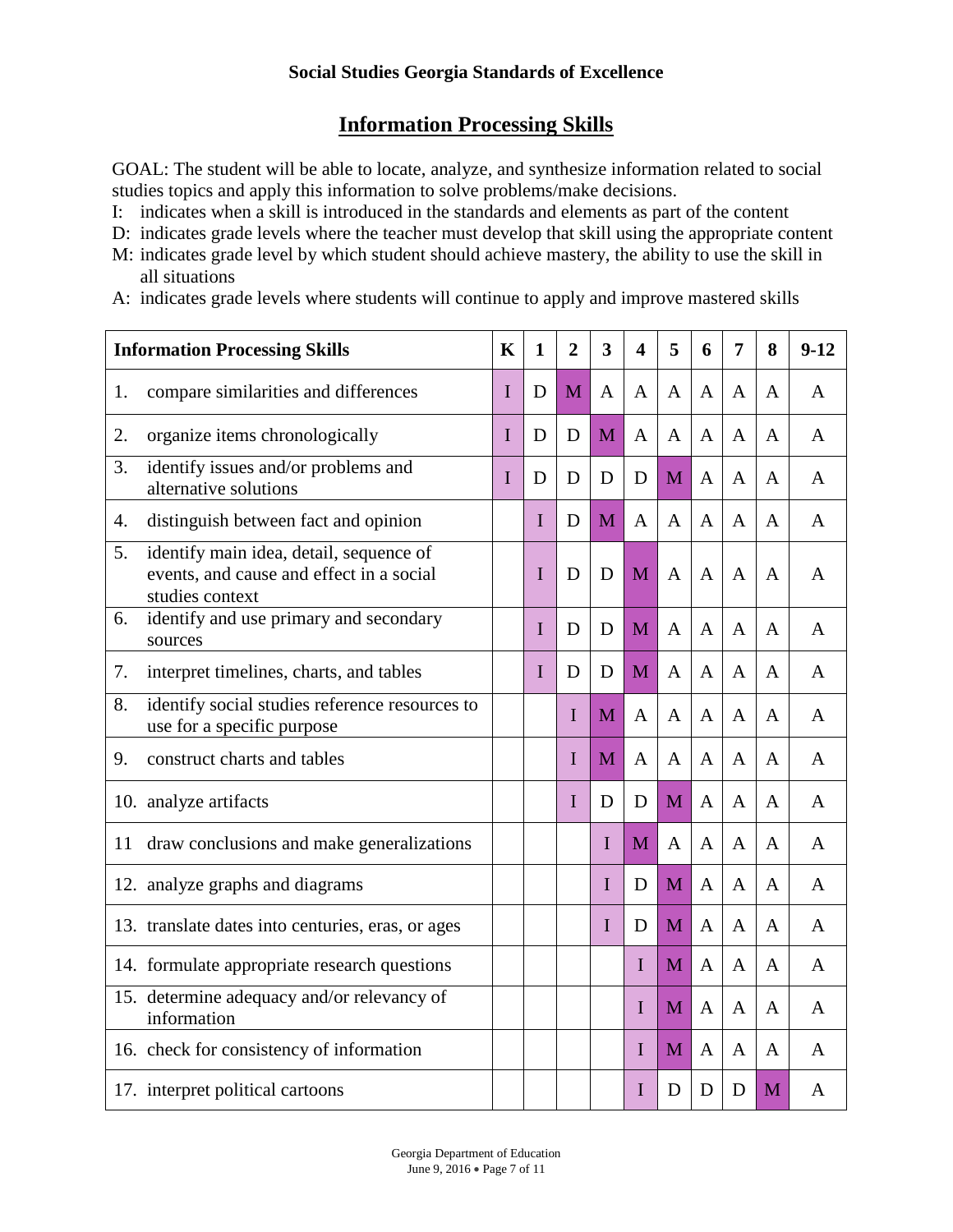### **Social Studies Georgia Standards of Excellence**

### **Clarification for Literacy Standards in High School:**

Grades 9-10 social studies courses incorporate the grades 9-10 Reading/Writing Standards for Literacy in History/Social Studies.

Grades 11-12 social studies courses incorporate the grades 11-12 Reading/Writing Standards for Literacy in History/Social Studies.

### **READING STANDARDS FOR LITERACY IN HISTORY/SOCIAL STUDIES (RHSS) GRADE 9-10**

### **Key Ideas and Details**

**L9-10RHSS1:** Cite specific textual evidence to support analysis of primary and secondary sources, attending to such features as the date and origin of the information.

**L9-10RHSS2:** Determine the central ideas or information of a primary or secondary source; provide an accurate summary of how key events or ideas develop over the course of the text.

**L9-10RHSS3:** Analyze in detail a series of events described in a text; determine whether earlier events caused later ones or simply preceded them.

#### **Craft and Structure**

**L9-10RHSS4:** Determine the meaning of words and phrases as they are used in a text, including vocabulary describing political, social, or economic aspects of history/social science.

**L9-10RHSS5:** Analyze how a text uses structure to emphasize key points or advance an explanation or analysis

**L9-10RHSS6:** Compare the point of view of two or more authors for how they treat the same or similar topics, including which details they include and emphasize in their respective accounts.

### **Integration of Knowledge and Ideas**

**L9-10RHSS7:** Integrate quantitative or technical analysis (e.g., charts, research data) with qualitative analysis in print or digital text.

**L9-10RHSS8:** Assess the extent to which the reasoning and evidence in a text support the author's claims.

**L9-10RHSS9:** Compare and contrast treatments of the same topic in several primary and secondary sources.

### **Range of Reading and Level of Text Complexity**

**L9-10RHSS10:** By the end of grade 10, read and comprehend history/social studies texts in the grades 9–10 text complexity band independently and proficiently.

\*This document continues on the next page with writing standards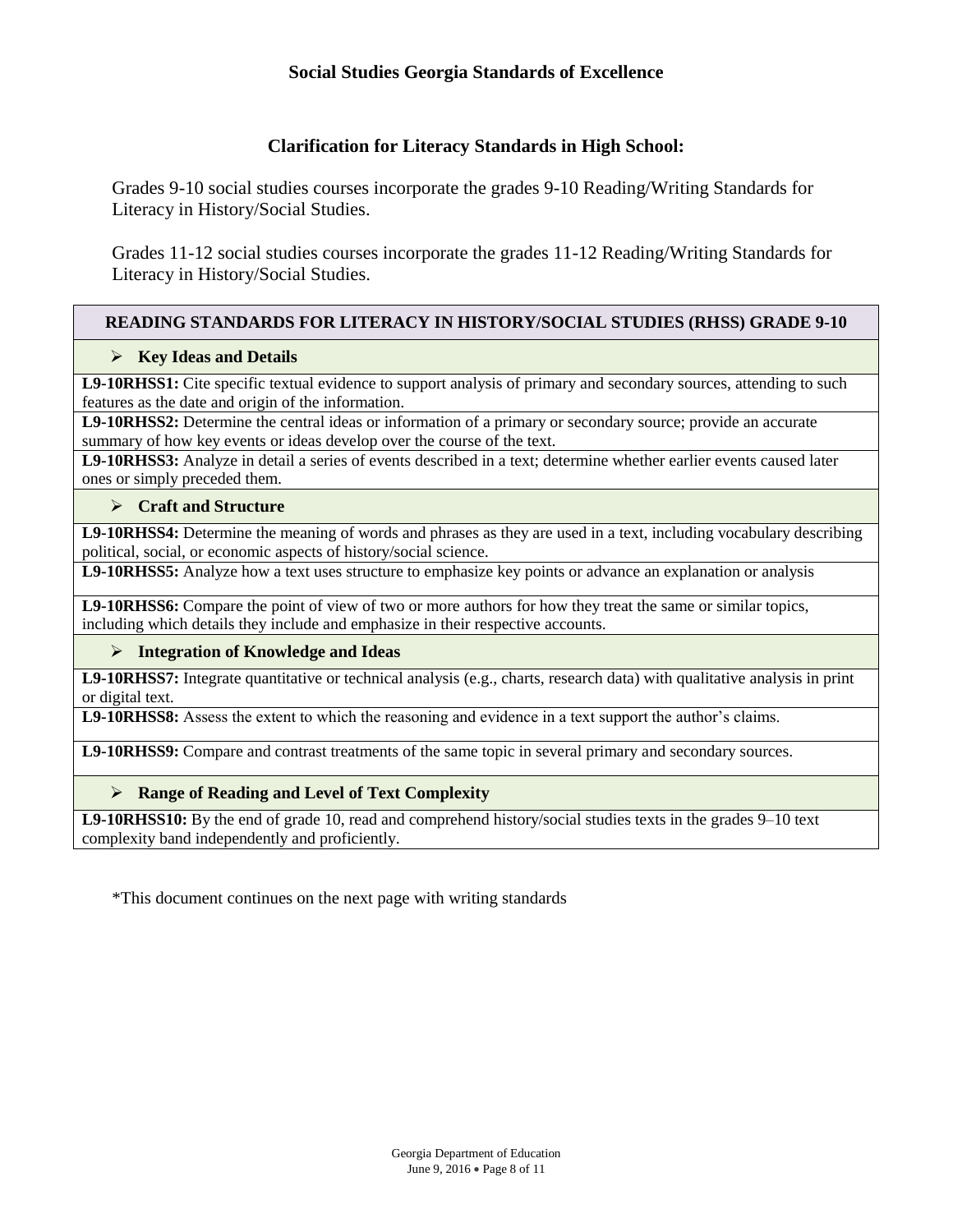### **WRITING STANDARDS FOR LITERACY IN HISTORY/SOCIAL STUDIES, SCIENCE, AND TECHNICAL SUBJECTS GRADES 9-10 (WHST)**

### **Text Types and Purposes**

**L9-10WHST1:** Write arguments focused on *discipline-specific content.*

- a. Introduce precise claim(s), distinguish the claim(s) from alternate or opposing claims, and create an organization that establishes clear relationships among the claim(s), counterclaims, reasons, and evidence.
- b. Develop claim(s) and counterclaims fairly, supplying data and evidence for each while pointing out the strengths and limitations of both claim(s) and counterclaims in a discipline-appropriate form and in a manner that anticipates the audience's knowledge level and concerns.
- c. Use words, phrases, and clauses to link the major sections of the text, create cohesion, and clarify the relationships between claim(s) and reasons, between reasons and evidence, and between claim(s) and counterclaims.
- d. Establish and maintain a formal style and objective tone while attending to the norms and conventions of the discipline in which they are writing.
- Provide a concluding statement or section that follows from or supports the argument presented.

**L9-10WHST2:** Write informative/explanatory texts, including the narration of historical events, scientific procedures/ experiments, or technical processes.

- a. Introduce a topic and organize ideas, concepts, and information to make important connections and distinctions; include formatting (e.g., headings), graphics (e.g., figures, tables), and multimedia when useful to aiding comprehension.
- b. Develop the topic with well-chosen, relevant, and sufficient facts, extended definitions, concrete details, quotations, or other information and examples appropriate to the audience's knowledge of the topic.
- c. Use varied transitions and sentence structures to link the major sections of the text, create cohesion, and clarify the relationships among ideas and concepts.
- d. Use precise language and domain-specific vocabulary to manage the complexity of the topic and convey a style appropriate to the discipline and context as well as to the expertise of likely readers.
- e. Establish and maintain a formal style and objective tone while attending to the norms and conventions of the discipline in which they are writing.
- f. Provide a concluding statement or section that follows from and supports the information or explanation presented (e.g., articulating implications or the significance of the topic).

**L9-10WHST3:** (See note; not applicable as a separate requirement)

#### **Production and Distribution of Writing**

**L9-10WHST4:** Produce clear and coherent writing in which the development, organization, and style are appropriate to task, purpose, and audience.

**L9-10WHST5:** Develop and strengthen writing as needed by planning, revising, editing, rewriting, or trying a new approach, focusing on addressing what is most significant for a specific purpose and audience.

**L9-10WHST6:** Use technology, including the Internet, to produce, publish, and update individual or shared writing products, taking advantage of technology's capacity to link to other information and to display information flexibly and dynamically.

#### **Research to Build and Present Knowledge**

**L9-10WHST7:** Conduct short as well as more sustained research projects to answer a question (including a self-generated question) or solve a problem; narrow or broaden the inquiry when appropriate; synthesize multiple sources on the subject, demonstrating understanding of the subject under investigation.

**L9-10WHST8:** Gather relevant information from multiple authoritative print and digital sources, using advanced searches effectively; assess the usefulness of each source in answering the research question; integrate information into the text selectively to maintain the flow of ideas, avoiding plagiarism and following a standard format for citation.

**L9-10WHST9:** Draw evidence from informational texts to support analysis, reflection, and research.

#### **Range of Writing**

L9-10WHST10: Write routinely over extended time frames (time for reflection and revision) and shorter time frames (a single sitting or a day or two) for a range of discipline-specific tasks, purposes, and audiences.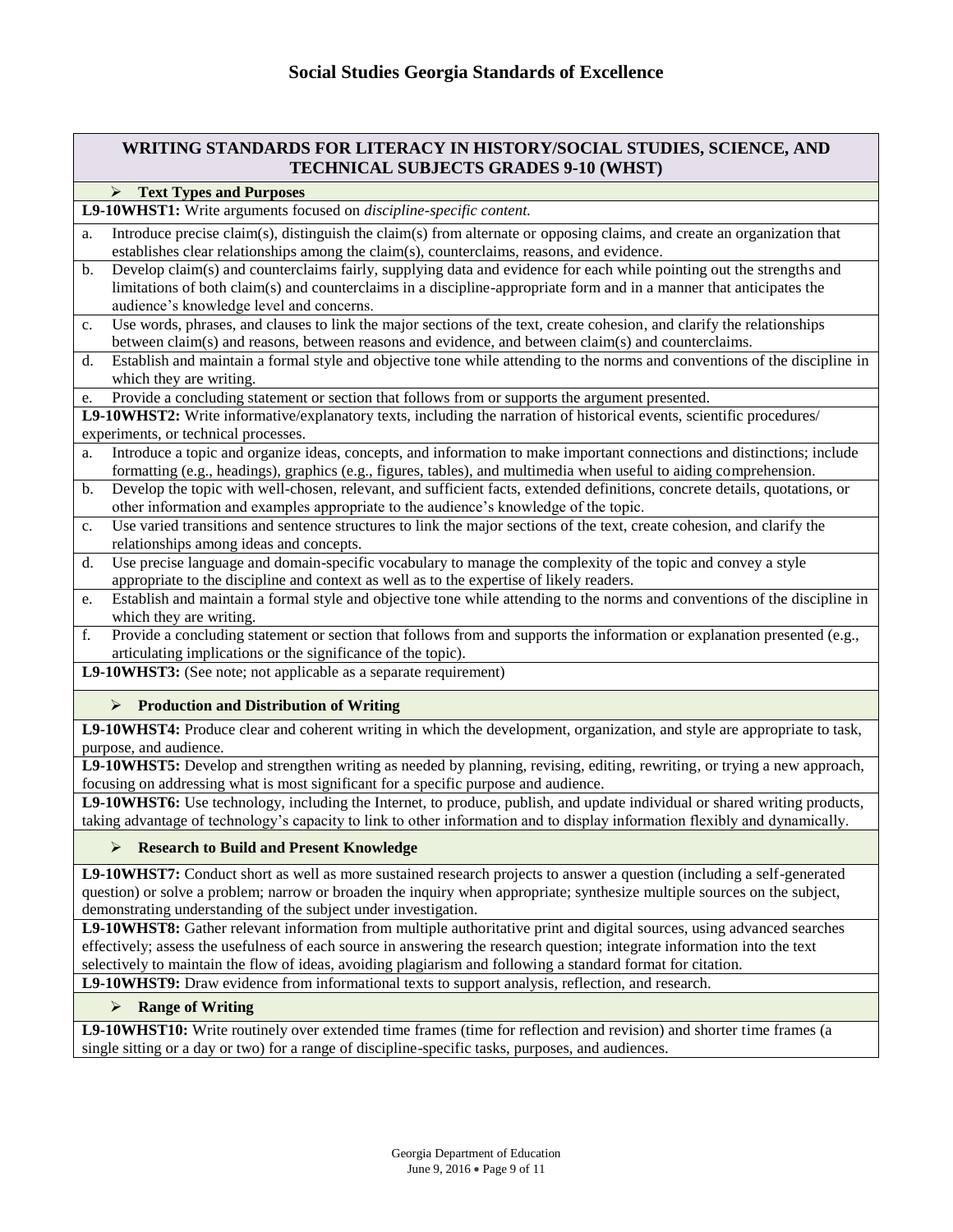### **READING STANDARDS FOR LITERACY IN HISTORY/SOCIAL STUDIES (RHSS) GRADE 11-12**

#### **Key Ideas and Details**

**L11-12RHSS1:** Cite specific textual evidence to support analysis of primary and secondary sources, connecting insights gained from specific details to an understanding of the text as a whole.

**L11-12RHSS2:** Determine the central ideas or information of a primary or secondary source; provide an accurate summary that makes clear the relationships among the key details and ideas.

**L11-12RHSS3:** Evaluate various explanations for actions or events and determine which explanation best accords with textual evidence, acknowledging where the text leaves matters uncertain.

#### **Craft and Structure**

**L11-12RHSS4:** Determine the meaning of words and phrases as they are used in a text, including analyzing how an author uses and refines the meaning of a key term over the course of a text (e.g., how Madison defines *faction* in *Federalist* No. 10).

**L11-12RHSS5:** Analyze in detail how a complex primary source is structured, including how key sentences, paragraphs, and larger portions of the text contribute to the whole.

**L11-12RHSS6:** Evaluate authors' differing points of view on the same historical event or issue by assessing the authors' claims, reasoning, and evidence.

#### **Integration of Knowledge and Ideas**

**L11-12RHSS7:** Integrate and evaluate multiple sources of information presented in diverse formats and media (e.g., visually, quantitatively, as well as in words) in order to address a question or solve a problem.

**L11-12RHSS8:** Evaluate an author's premises, claims, and evidence by corroborating or challenging them with other information.

**L11-12RHSS9:** Integrate information from diverse sources, both primary and secondary, into a coherent understanding of an idea or event, noting discrepancies among sources.

#### **Range of Reading and Level of Text Complexity**

**L11-12RHSS10:** By the end of grade 12, read and comprehend history/social studies texts in the grades 11–12 text complexity band independently and proficiently.

\*This document continues on the next page with writing standards